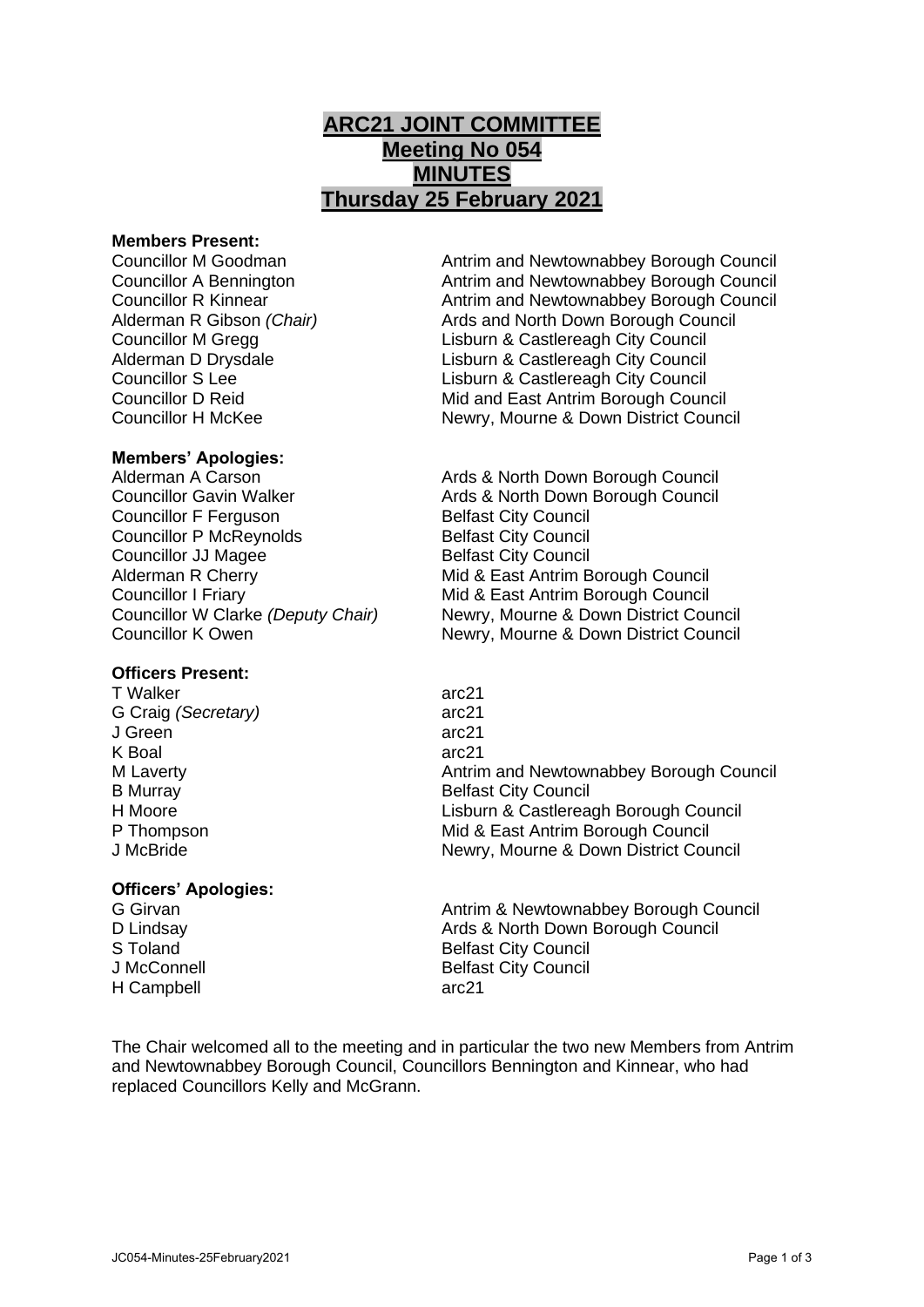## **Item 1 - Conflicts of Interest Statement**

The Chair read out the Conflicts of Interest Statement. There were no conflicts noted. **Action: Noted**

# **Item 2 - Apologies**

Apologies were noted. **Action: Noted**

# **Item 3 - Minutes of Joint Committee Meeting 053 held on 28 January 2021**

The minutes of the Joint Committee meeting 053 held on 28 January 2021 were agreed. **Action: Agreed**

### **Item 4 - Matters Arising**

There were no matters arising. **Action: Noted**

# **Item 5 - Contracts and Operations Briefing Report**

Ms Boal presented an overview to the Joint Committee of the arc21 contracts and supplies orders.

She reported that there had been no issues with regard to service continuity with limited impacts from COVID-19.In terms of supplies Ms Boal confirmed that deliveries had been arriving as planned but in relation to goods from GB supplementary declaration forms are now required to be completed for each consignment received.

Following discussion the Joint Committee thanked Ms Boal for her report and commended her and her team for ensuring business-as-usual was maintained during the current emergency situation and agreed to note the report. **Action: Noted**

The Chair advised Members that the meeting would now go "In Committee", which was proposed and seconded accordingly.

### **IN COMMITTEE**

Matters of a confidential and commercially sensitive nature were discussed under these agenda items.

Following discussion on the commercially sensitive matters, the Chair advised members that the meeting would now return to the main agenda but whilst "*in committee*" there were three matters discussed as follows:

| Item 6 - Minutes of Joint Committee Meeting 053 held on 28 January 2021 'in<br>committee' | <b>Action: Agreed</b> |
|-------------------------------------------------------------------------------------------|-----------------------|
| <b>Item 7 - Matters Arising</b>                                                           | <b>Action: Noted</b>  |
| <b>Item 8 - Council Covid-19 Funding Support</b>                                          | <b>Action: Noted</b>  |
| Item 9 - Commercially Sensitive Procurement and Contract Issues                           | <b>Action: Noted</b>  |
| Item 10 - Residual Waste Treatment Project                                                | <b>Action: Noted</b>  |